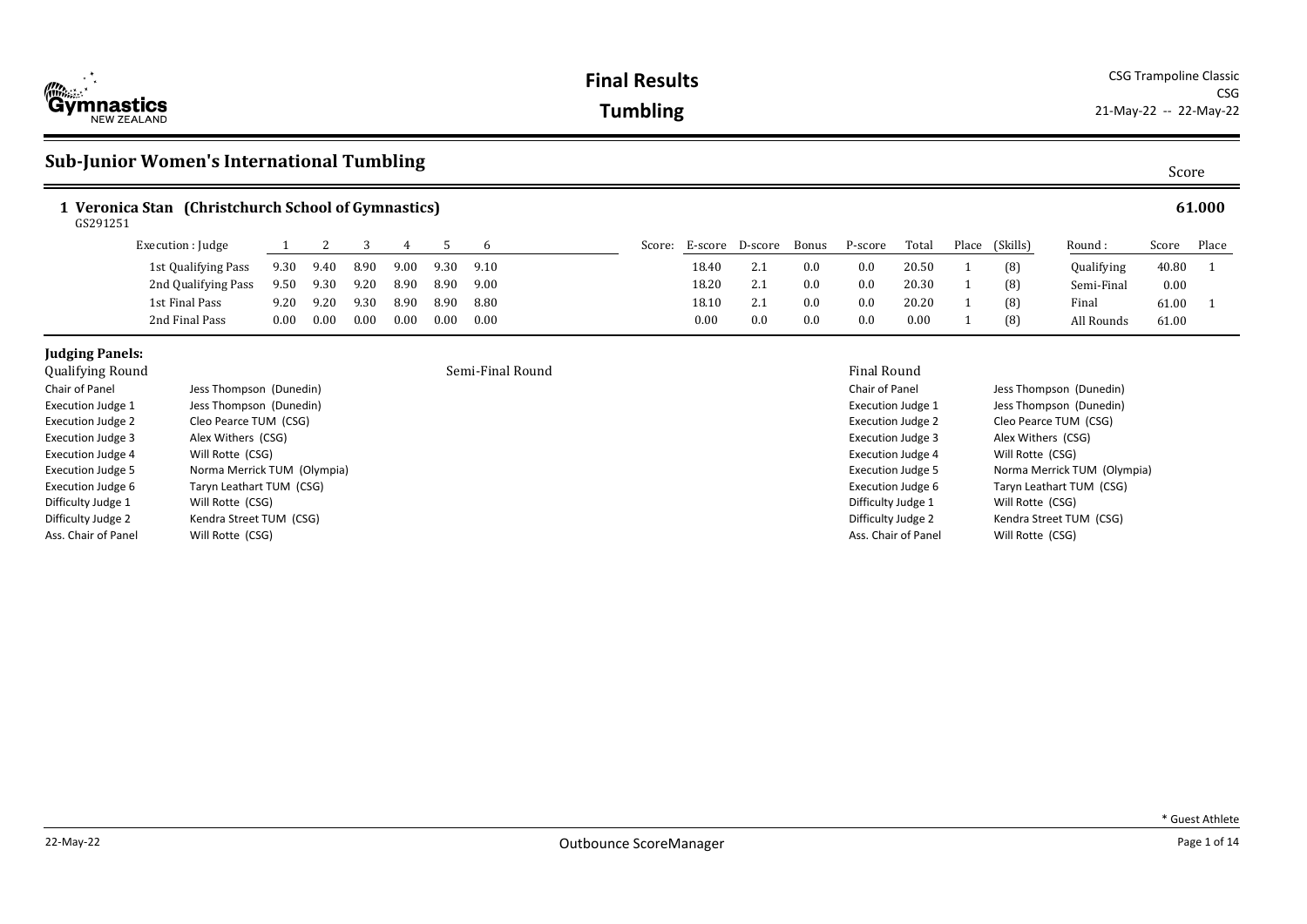**Final Results** CSG Trampoline Classic CSG **Tumbling** 21-May-22 -- 22-May-22

# **Youth Women's International Tumbling** Score

| Indianna Fidow<br>GS689752 | (Christchurch School of Gymnastics) |      |      |      |      |      |      |        |          |         |       |         |       |       |          |                   |       | 67.700 |
|----------------------------|-------------------------------------|------|------|------|------|------|------|--------|----------|---------|-------|---------|-------|-------|----------|-------------------|-------|--------|
|                            | Execution : Judge                   |      |      |      |      |      |      | Score: | E-score  | D-score | Bonus | P-score | Total | Place | (Skills) | Round:            | Score | Place  |
|                            | 1st Qualifying Pass                 | 8.50 | 9.00 | 8.80 | 9.10 | 9.00 | 9.00 |        | 18.00    | 4.2     | 0.0   | 0.0     | 22.20 |       | (8)      | <b>Qualifying</b> | 44.90 |        |
|                            | 2nd Qualifying Pass                 | 8.30 | 8.70 | 8.30 | 9.00 | 8.70 | 8.70 |        | 17.40    | 5.3     | 0.0   | 0.0     | 22.70 |       | (8)      | Semi-Final        | 0.00  |        |
|                            | 1st Final Pass                      | 8.20 | 8.80 | 8.70 | 8.90 | 8.60 | 8.80 |        | 17.50    | 5.3     | 0.0   | 0.0     | 22.80 |       | (8)      | Final             | 67.70 |        |
|                            | 2nd Final Pass                      | 0.00 | 0.00 | 0.00 | 0.00 | 0.00 | 0.00 |        | $0.00\,$ | 0.0     | 0.0   | 0.0     | 0.00  |       | (8)      | All Rounds        | 67.70 |        |

# **Judging Panels:**<br>Oualifying Round

| yuuniying nounu          |                             |
|--------------------------|-----------------------------|
| Chair of Panel           | Jess Thompson (Dunedin)     |
| <b>Execution Judge 1</b> | Jess Thompson (Dunedin)     |
| <b>Execution Judge 2</b> | Cleo Pearce TUM (CSG)       |
| <b>Execution Judge 3</b> | Alex Withers (CSG)          |
| <b>Execution Judge 4</b> | Will Rotte (CSG)            |
| <b>Execution Judge 5</b> | Norma Merrick TUM (Olympia) |
| <b>Execution Judge 6</b> | Taryn Leathart TUM (CSG)    |
| Difficulty Judge 1       | Will Rotte (CSG)            |
| Difficulty Judge 2       | Kendra Street TUM (CSG)     |
| Ass. Chair of Panel      | Will Rotte (CSG)            |

### Semi-Final Round Final Round Final Round Final Round Final Round Final Round Final Round Final Round Final Round Final Round Final Round Final Round Final Round Round Final Round Round Round Round Round Round Round Round R

| Final Round              |                             |
|--------------------------|-----------------------------|
| Chair of Panel           | Jess Thompson (Dunedin)     |
| <b>Execution Judge 1</b> | Jess Thompson (Dunedin)     |
| <b>Execution Judge 2</b> | Cleo Pearce TUM (CSG)       |
| <b>Execution Judge 3</b> | Alex Withers (CSG)          |
| <b>Execution Judge 4</b> | Will Rotte (CSG)            |
| <b>Execution Judge 5</b> | Norma Merrick TUM (Olympia) |
| Execution Judge 6        | Taryn Leathart TUM (CSG)    |
| Difficulty Judge 1       | Will Rotte (CSG)            |
| Difficulty Judge 2       | Kendra Street TUM (CSG)     |
| Ass. Chair of Panel      | Will Rotte (CSG)            |
|                          |                             |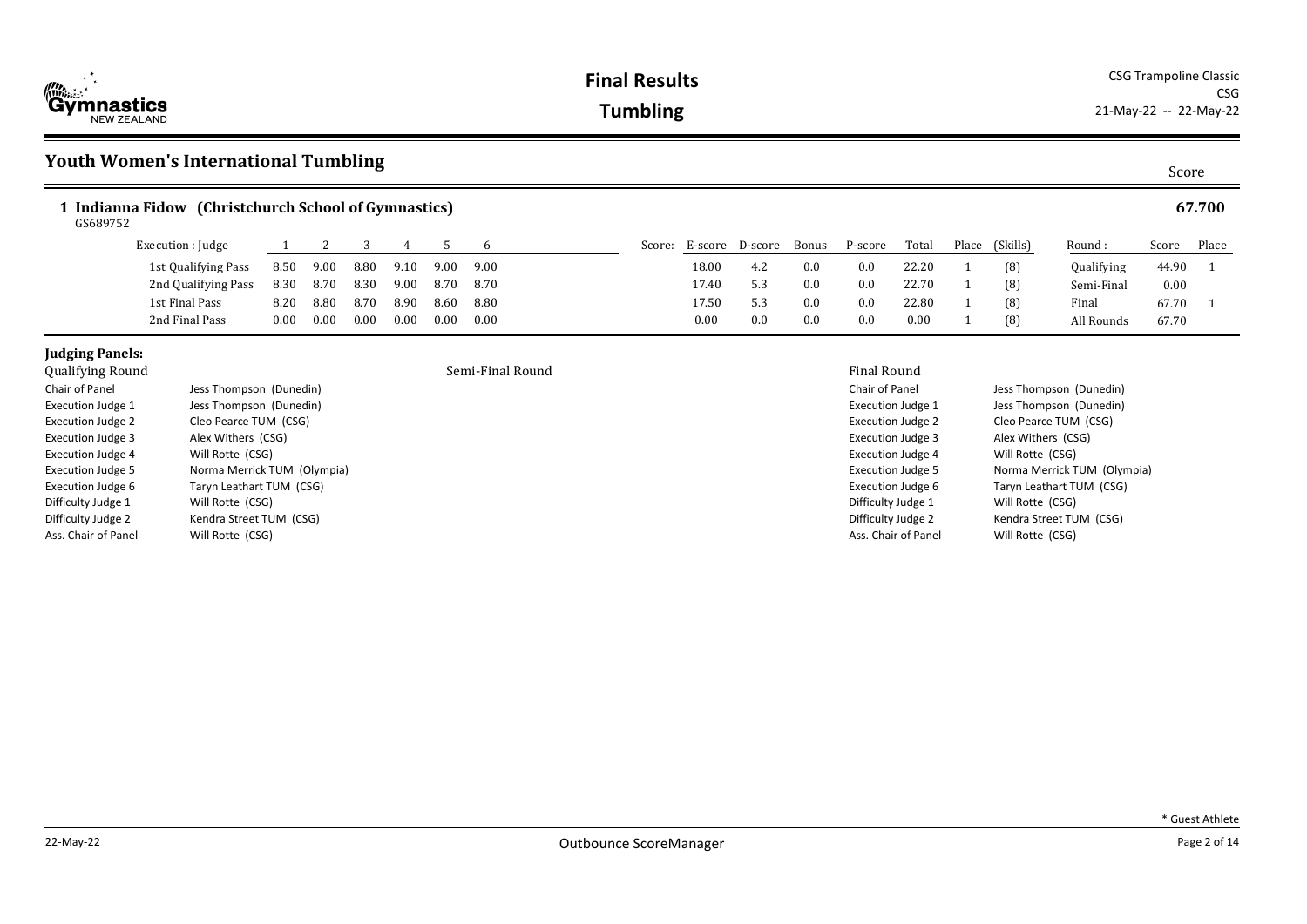| 17+ Women's Tumbling                                 |      |      |      |      |      |      |                        |     |       |         |       |                |            | Score    |        |
|------------------------------------------------------|------|------|------|------|------|------|------------------------|-----|-------|---------|-------|----------------|------------|----------|--------|
| L Lana Moree (Dunedin Trampoline Sports)<br>GS653965 |      |      |      |      |      |      |                        |     |       |         |       |                |            |          | 52.800 |
| Execution : Judge                                    |      |      |      |      |      | 6    | Score: E-score D-score |     | Bonus | P-score | Total | Place (Skills) | Round:     | Score    | Place  |
| 1st Qualifying Pass                                  | 8.20 | 8.20 | 8.50 | 8.50 | 8.40 | 8.50 | 16.90                  | 0.0 | 0.0   | 1.0     | 15.90 | (4)            | Qualifying | 34.40    |        |
| 2nd Qualifying Pass                                  | 8.50 | 8.50 | 8.60 | 8.70 | 8.80 | 8.60 | 17.20                  | 1.3 | 0.0   | 0.0     | 18.50 | (8)            | Semi-Final | $0.00\,$ |        |
| 1st Final Pass                                       | 8.60 | 8.90 | 8.80 | 9.10 | 8.80 | 8.60 | 17.60                  | 0.8 | 0.0   | 0.0     | 18.40 | (8)            | Final      | 52.80    |        |
| 2nd Final Pass                                       | 0.00 | 0.00 | 0.00 | 0.00 | 0.00 | 0.00 | 0.00                   | 0.0 | 0.0   | 0.0     | 0.00  | (8)            | All Rounds | 52.80    |        |

## **Judging Panels:**<br>Oualifying Round

| Qualitying Round         |                             |
|--------------------------|-----------------------------|
| Chair of Panel           | Jess Thompson (Dunedin)     |
| <b>Execution Judge 1</b> | Jess Thompson (Dunedin)     |
| <b>Execution Judge 2</b> | Cleo Pearce TUM (CSG)       |
| <b>Execution Judge 3</b> | Alex Withers (CSG)          |
| <b>Execution Judge 4</b> | Sylvia Bell (Invercargill)  |
| <b>Execution Judge 5</b> | Norma Merrick TUM (Olympia) |
| Execution Judge 6        | Taryn Leathart TUM (CSG)    |
| Difficulty Judge 1       | Will Rotte (CSG)            |
| Difficulty Judge 2       | Kendra Street TUM (CSG)     |
| Ass. Chair of Panel      | Will Rotte (CSG)            |

\* Guest Athlete

### **Final Results** CSG Trampoline Classic CSG **Tumbling** 21-May-22 -- 22-May-22

### Semi-Final Round **Final Round** Final Round Final Round

### Chair of Panel Jess Thompson (Dunedin) Execution Judge 1 Jess Thompson (Dunedin) Execution Judge 2 Cleo Pearce TUM (CSG) Execution Judge 3 Alex Withers (CSG) Execution Judge 4 Sylvia Bell (Invercargill) Execution Judge 5 Norma Merrick TUM (Olympia)

Execution Judge 6 Taryn Leathart TUM (CSG) Difficulty Judge 1 Will Rotte (CSG) Difficulty Judge 2 Kendra Street TUM (CSG)<br>Ass. Chair of Panel Will Rotte (CSG)

Will Rotte (CSG)

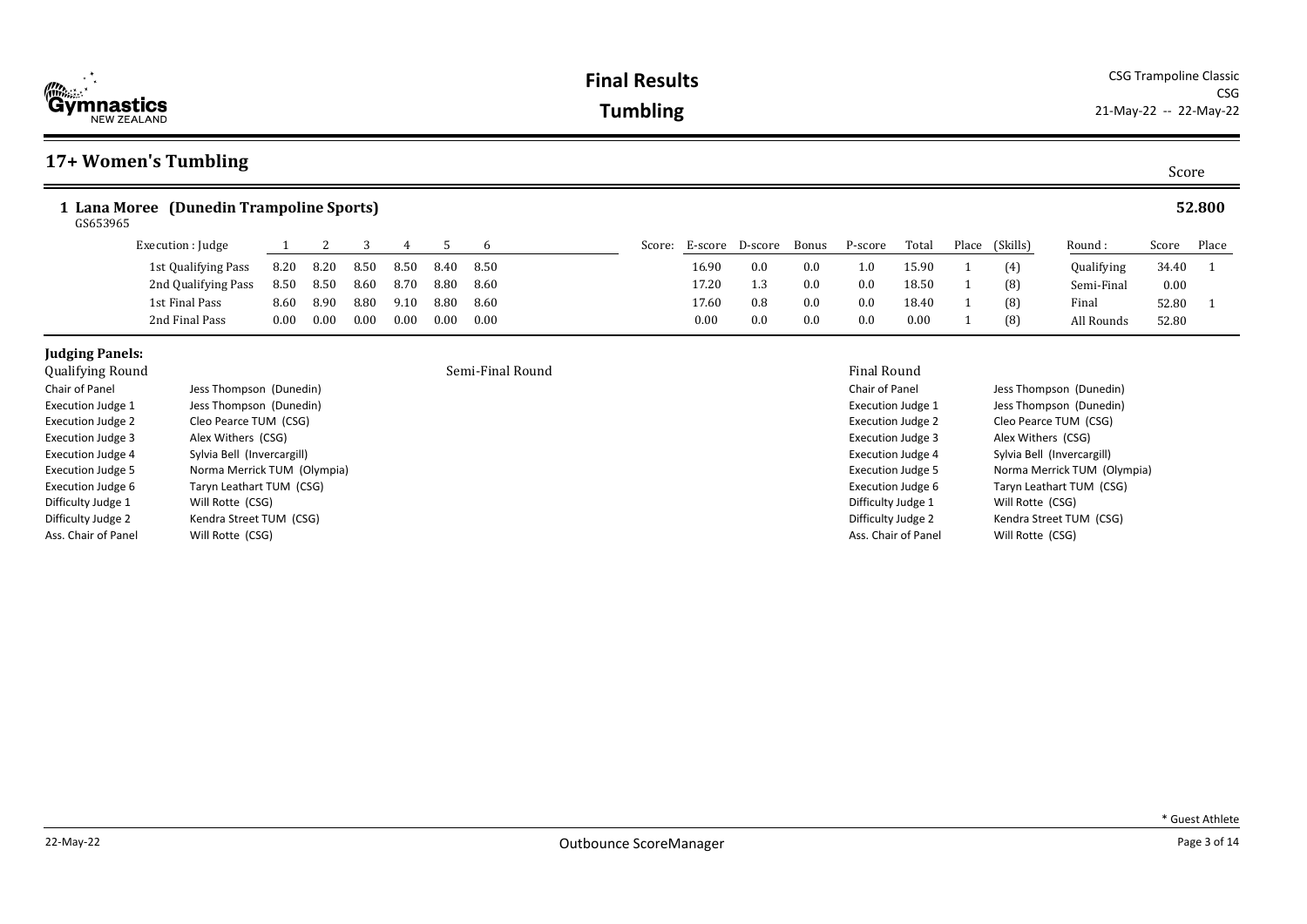| 15-16 Men's Tumbling                                      |      |      |      |      |      |      |        |       |                 |       |         |       |                |            | Score    |        |
|-----------------------------------------------------------|------|------|------|------|------|------|--------|-------|-----------------|-------|---------|-------|----------------|------------|----------|--------|
| 1 Alex Scarlett (Invercargill Gymnastic Club)<br>GS534006 |      |      |      |      |      |      |        |       |                 |       |         |       |                |            |          | 54.600 |
| Execution : Judge                                         |      |      |      |      |      | h    | Score: |       | E-score D-score | Bonus | P-score | Total | Place (Skills) | Round:     | Score    | Place  |
| 1st Qualifying Pass                                       | 8.40 | 8.50 | 8.60 | 8.50 | 8.40 | 8.20 |        | 16.90 | 0.0             | 0.0   | 0.0     | 16.90 | (8)            | Qualifying | 35.60 1  |        |
| 2nd Qualifying Pass                                       | 6.70 | 7.40 | 7.60 | 7.60 | 7.70 | 7.10 |        | 15.00 | 3.7             | 0.0   | 0.0     | 18.70 | (8)            | Semi-Final | $0.00\,$ |        |
| 1st Final Pass                                            | 7.10 | 7.50 | 7.70 | 7.90 | 7.60 | 7.80 |        | 15.30 | 3.7             | 0.0   | 0.0     | 19.00 | (8)            | Final      | 54.60 1  |        |
| 2nd Final Pass                                            | 0.00 | 0.00 | 0.00 | 0.00 | 0.00 | 0.00 |        | 0.00  | 0.0             | 0.0   | 0.0     | 0.00  | (8)            | All Rounds | 54.60    |        |

| <b>Qualitying Round</b>  |                             |
|--------------------------|-----------------------------|
| Chair of Panel           | Jess Thompson (Dunedin)     |
| Execution Judge 1        | Jess Thompson (Dunedin)     |
| <b>Execution Judge 2</b> | Cleo Pearce TUM (CSG)       |
| Execution Judge 3        | Alex Withers (CSG)          |
| <b>Execution Judge 4</b> | Sylvia Bell (Invercargill)  |
| <b>Execution Judge 5</b> | Norma Merrick TUM (Olympia) |
| <b>Execution Judge 6</b> | Taryn Leathart TUM (CSG)    |
| Difficulty Judge 1       | Will Rotte (CSG)            |
| Difficulty Judge 2       | Kendra Street TUM (CSG)     |
| Ass. Chair of Panel      | Will Rotte (CSG)            |

## Semi-Final Round **Semi-Final Round Final Round**

Chair of Panel Jess Thompson (Dunedin) Execution Judge 1 Jess Thompson (Dunedin) Execution Judge 2 Cleo Pearce TUM (CSG) Execution Judge 3 Alex Withers (CSG) Execution Judge 4 Sylvia Bell (Invercargill) Execution Judge 5 Norma Merrick TUM (Olympia) Execution Judge 6 Taryn Leathart TUM (CSG) Difficulty Judge 1 Will Rotte (CSG) Difficulty Judge 2 Kendra Street TUM (CSG) Ass. Chair of Panel Will Rotte (CSG)



Score Place 35.60 1 0.00 54.60 1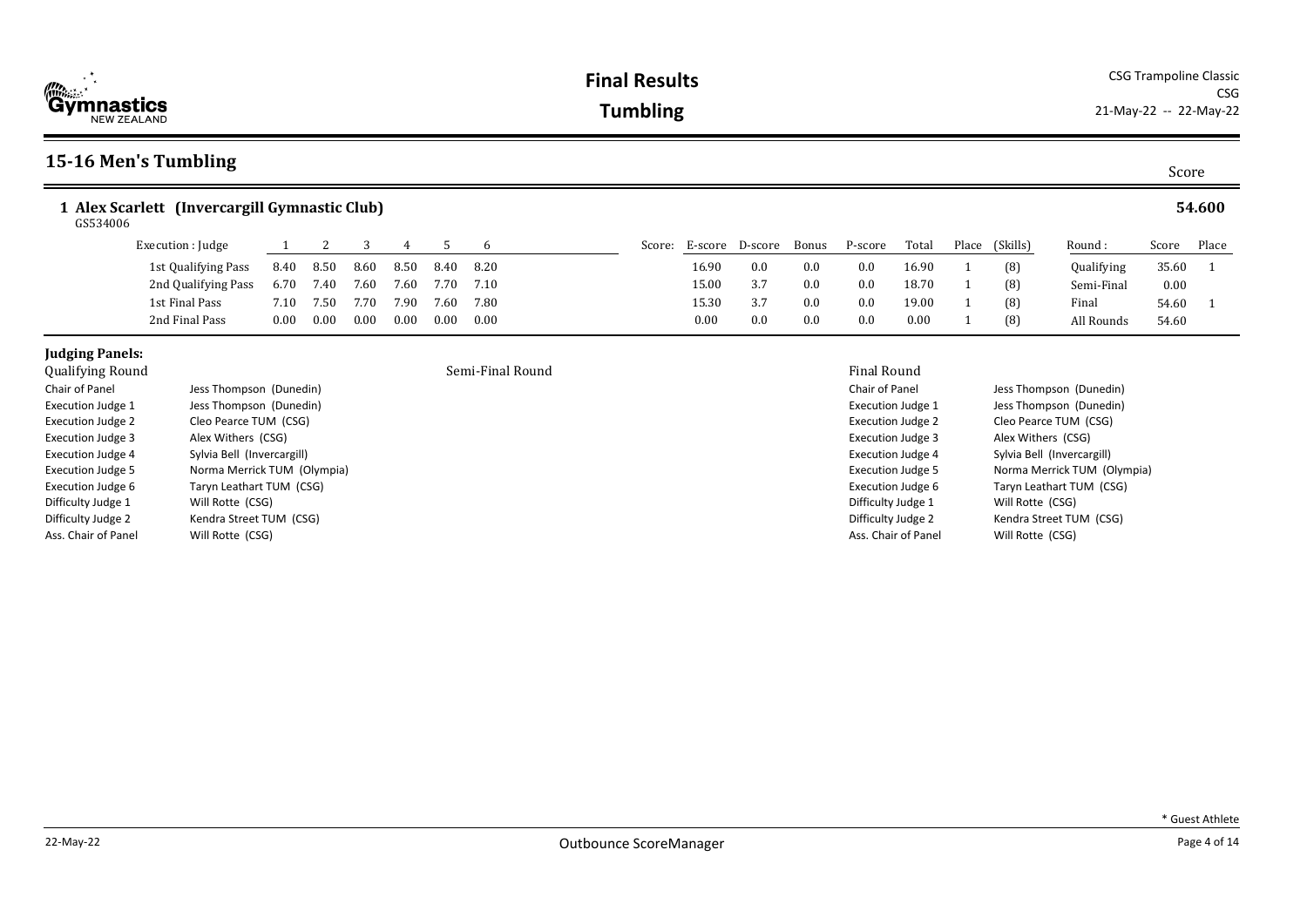| <i>。</i><br>Gymnastics                                                       |          | <b>Final Results</b> |      |                |      |      |  |                 |                 |                        |       | <b>CSG Trampoline Classic</b><br><b>CSG</b> |       |                |                |            |                        |                |
|------------------------------------------------------------------------------|----------|----------------------|------|----------------|------|------|--|-----------------|-----------------|------------------------|-------|---------------------------------------------|-------|----------------|----------------|------------|------------------------|----------------|
| <b>NEW ZEALAND</b>                                                           |          |                      |      |                |      |      |  | <b>Tumbling</b> |                 |                        |       |                                             |       |                |                |            | 21-May-22 -- 22-May-22 |                |
| <b>15-16 Women's Tumbling</b>                                                |          |                      |      |                |      |      |  |                 |                 |                        |       |                                             |       |                |                |            | Score                  |                |
| 1 Hannah Norris (Invercargill Gymnastic Club)<br>GS551722                    |          |                      |      |                |      |      |  |                 |                 |                        |       |                                             |       |                |                |            |                        | 66.700         |
| Execution : Judge                                                            | 1        | 2                    | 3    | 4              | 5    | 6    |  | Score:          |                 | E-score D-score        | Bonus | P-score                                     | Total | Place          | (Skills)       | Round:     | Score                  | Place          |
| 1st Qualifying Pass                                                          | 9.70     | 9.50                 | 9.40 | 9.30           | 9.10 | 9.40 |  |                 | 18.80           | 0.0                    | 0.0   | 0.0                                         | 18.80 | 1              | (8)            | Qualifying | 42.70                  | $\mathbf{1}$   |
| 2nd Qualifying Pass                                                          | 8.40     | 8.50                 | 8.40 | 8.70           | 8.60 | 8.50 |  |                 | 17.00           | 6.9                    | 0.0   | 0.0                                         | 23.90 | 1              | (8)            | Semi-Final | 0.00                   |                |
| 1st Final Pass                                                               | 8.60     | 8.50                 | 8.00 | 8.80           | 8.30 | 8.70 |  |                 | 17.10           | 6.9                    | 0.0   | 0.0                                         | 24.00 | $\mathbf{1}$   | (8)            | Final      | 66.70                  | 1              |
| 2nd Final Pass                                                               | $0.00\,$ | 0.00                 | 0.00 | 0.00           | 0.00 | 0.00 |  |                 | 0.00            | 0.0                    | 0.0   | 0.0                                         | 0.00  | $\mathbf{1}$   | (8)            | All Rounds | 66.70                  |                |
| 2 Carmen Leathart-Sutherland (Christchurch School of Gymnastics)<br>GS188168 |          |                      |      |                |      |      |  |                 |                 |                        |       |                                             |       |                |                |            |                        | 58.100         |
| Execution : Judge                                                            | -1       | 2                    | 3    | 4              | 5    | 6    |  | Score:          |                 | E-score D-score        | Bonus | P-score                                     | Total | Place          | (Skills)       | Round:     | Score                  | Place          |
| 1st Qualifying Pass                                                          | 8.90     | 9.10                 | 8.80 | 9.10           | 8.90 | 9.00 |  |                 | 17.90           | 0.0                    | 0.0   | 0.0                                         | 17.90 | 2              | (8)            | Qualifying | 38.10                  | 2              |
| 2nd Qualifying Pass                                                          | 8.90     | 8.90                 | 8.60 | 8.90           | 9.00 | 9.00 |  |                 | 17.80           | 2.4                    | 0.0   | 0.0                                         | 20.20 | $\mathbf{2}$   | (8)            | Semi-Final | 0.00                   |                |
| 1st Final Pass                                                               | 8.80     | 9.00                 | 8.80 | 9.10           | 8.60 | 8.80 |  |                 | 17.60           | 2.4                    | 0.0   | 0.0                                         | 20.00 | 2              | (8)            | Final      | 58.10                  | 2              |
| 2nd Final Pass                                                               | $0.00\,$ | 0.00                 | 0.00 | 0.00           | 0.00 | 0.00 |  |                 | 0.00            | 0.0                    | 0.0   | 0.0                                         | 0.00  | $\mathbf{1}$   | (8)            | All Rounds | 58.10                  |                |
| 3 Nicola McLachlan (Christchurch School of Gymnastics)<br>GS194678           |          |                      |      |                |      |      |  |                 |                 |                        |       |                                             |       |                |                |            |                        | 55.700         |
| Execution : Judge                                                            | 1        | 2                    | 3    | 4              | 5    | 6    |  |                 |                 | Score: E-score D-score | Bonus | P-score                                     | Total |                | Place (Skills) | Round :    | Score                  | Place          |
| 1st Qualifying Pass                                                          | 8.70     | 8.70                 | 8.80 | 9.10           | 8.90 | 8.80 |  |                 | 17.60           | 0.0                    | 0.0   | 0.0                                         | 17.60 | 3              | (8)            | Qualifying | 36.70                  | 3              |
| 2nd Qualifying Pass                                                          | 7.50     | 7.60                 | 7.60 | 8.30           | 8.00 | 7.80 |  |                 | 15.40           | 3.7                    | 0.0   | 0.0                                         | 19.10 | $\overline{4}$ | (8)            | Semi-Final | 0.00                   |                |
| 1st Final Pass                                                               | 7.70     | 7.60                 | 7.50 | 8.20           | 7.80 | 7.40 |  |                 | 15.30           | 3.7                    | 0.0   | 0.0                                         | 19.00 | 3              | (8)            | Final      | 55.70                  | 3              |
| 2nd Final Pass                                                               | 0.00     | 0.00                 | 0.00 | 0.00           | 0.00 | 0.00 |  |                 | 0.00            | 0.0                    | 0.0   | 0.0                                         | 0.00  | $\mathbf{1}$   | (8)            | All Rounds | 55.70                  |                |
| 4 Ashley Malcolm (Christchurch School of Gymnastics)<br>GS209474             |          |                      |      |                |      |      |  |                 |                 |                        |       |                                             |       |                |                |            |                        | 55.300         |
| Execution : Judge                                                            | 1        | $\overline{c}$       | 3    | $\overline{4}$ | 5    | 6    |  | Score:          | E-score D-score |                        | Bonus | P-score                                     | Total | Place          | (Skills)       | Round :    | Score                  | Place          |
| 1st Qualifying Pass                                                          | 8.40     | 8.40                 | 8.90 | 8.50           | 8.60 | 8.50 |  |                 | 17.00           | 0.0                    | 0.0   | 0.0                                         | 17.00 | 5              | (8)            | Qualifying | 36.70                  | $\overline{4}$ |
| 2nd Qualifying Pass                                                          | 7.80     | 8.00                 | 8.20 | 8.40           | 8.00 | 7.90 |  |                 | 16.00           | 3.7                    | 0.0   | 0.0                                         | 19.70 | 3              | (8)            | Semi-Final | 0.00                   |                |
| 1st Final Pass                                                               | 8.50     | 8.50                 | 8.60 | 8.30           | 8.20 | 8.30 |  |                 | 16.80           | 1.8                    | 0.0   | 0.0                                         | 18.60 | 5              | (8)            | Final      | 55.30                  | $\overline{4}$ |
| 2nd Final Pass                                                               | 0.00     | 0.00                 | 0.00 | 0.00           | 0.00 | 0.00 |  |                 | 0.00            | 0.0                    | 0.0   | 0.0                                         | 0.00  | $\mathbf{1}$   | (8)            | All Rounds | 55.30                  |                |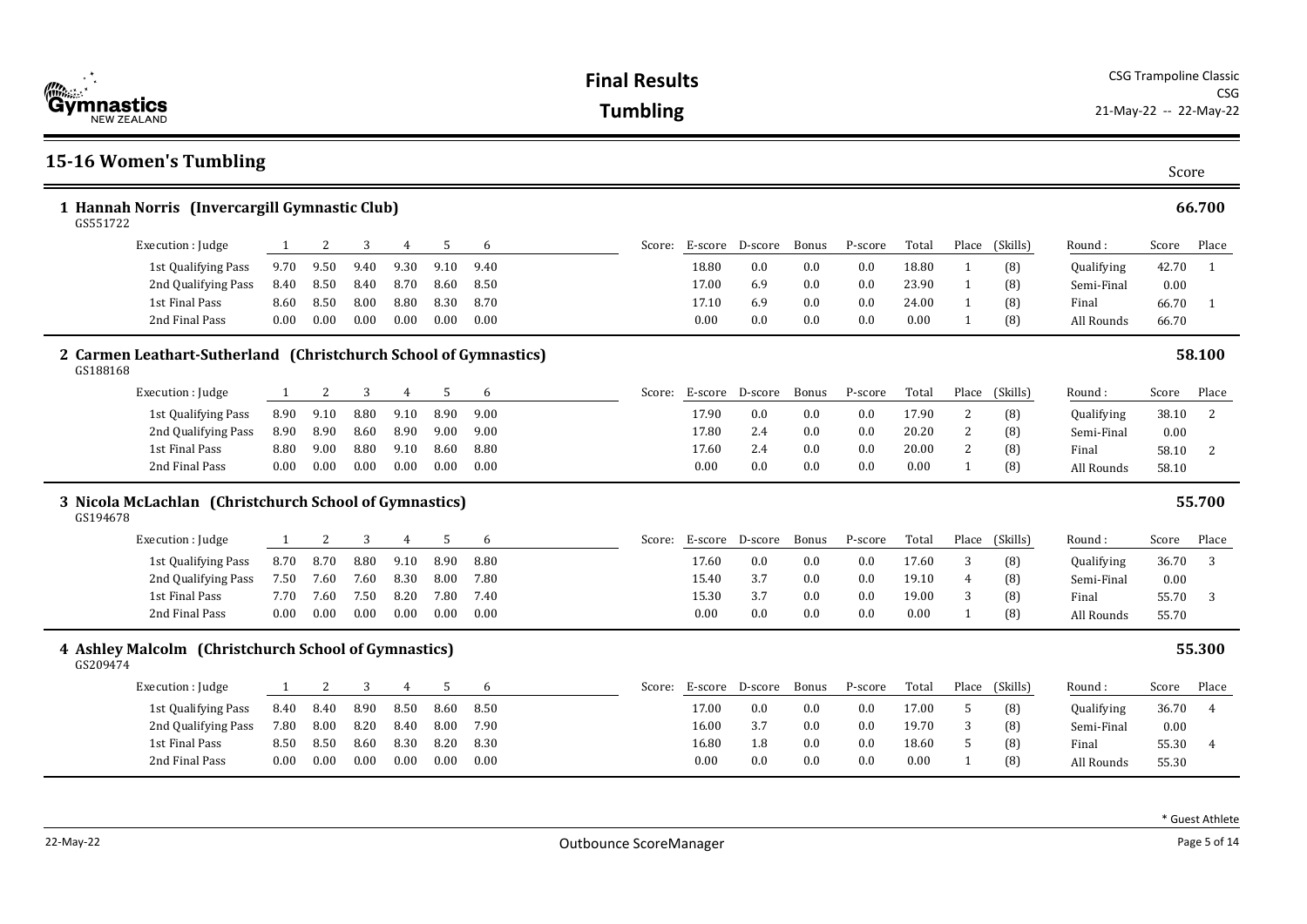| <b>CONTRACTOR</b><br><b>Gymnastics</b><br><b>NEW ZEALAND</b>  | <b>I IIIAI IICONILO</b><br><b>Tumbling</b> |      |      |                |      |      |  |        |                        |                        |       |         | <b>CSG</b><br>21-May-22 -- 22-May-22 |              |          |            |       |        |
|---------------------------------------------------------------|--------------------------------------------|------|------|----------------|------|------|--|--------|------------------------|------------------------|-------|---------|--------------------------------------|--------------|----------|------------|-------|--------|
| <b>15-16 Women's Tumbling</b>                                 |                                            |      |      |                |      |      |  |        |                        |                        |       |         |                                      |              |          |            | Score |        |
| 5 Caoimhe Heath (Aspiring Gymsports)                          |                                            |      |      |                |      |      |  |        |                        |                        |       |         |                                      |              |          |            |       | 54.600 |
| Execution : Judge                                             | 1                                          | 2    | 3    | 4              | 5    | 6    |  |        | Score: E-score D-score |                        | Bonus | P-score | Total                                | Place        | (Skills) | Round:     | Score | Place  |
| 1st Qualifying Pass                                           | 8.60                                       | 8.70 | 8.90 | 8.60           | 8.80 | 8.70 |  |        | 17.40                  | 0.0                    | 0.0   | 0.0     | 17.40                                | 4            | (8)      | Qualifying | 36.10 | -5     |
| 2nd Qualifying Pass                                           | 8.30                                       | 8.50 | 8.40 | 8.70           | 8.60 | 8.70 |  |        | 17.10                  | 1.6                    | 0.0   | 0.0     | 18.70                                | 6            | (8)      | Semi-Final | 0.00  |        |
| 1st Final Pass                                                | 8.30                                       | 8.40 | 8.50 | 8.60           | 8.40 | 8.60 |  |        | 16.90                  | 1.6                    | 0.0   | 0.0     | 18.50                                | 6            | (8)      | Final      | 54.60 | -5     |
| 2nd Final Pass                                                | 0.00                                       | 0.00 | 0.00 | 0.00           | 0.00 | 0.00 |  |        | 0.00                   | 0.0                    | 0.0   | 0.0     | 0.00                                 |              | (8)      | All Rounds | 54.60 |        |
| 6 Keelee Williamson (Pathfinders Gymnastics Club)<br>GS193126 |                                            |      |      |                |      |      |  |        |                        |                        |       |         |                                      |              |          |            |       | 54.400 |
| Execution : Judge                                             | 1                                          | 2    | 3    | 4              | 5    | 6    |  | Score: | E-score                | D-score                | Bonus | P-score | Total                                | Place        | (Skills) | Round:     | Score | Place  |
| 1st Qualifying Pass                                           | 8.80                                       | 8.50 | 8.50 | 8.50           | 8.40 | 8.50 |  |        | 17.00                  | 0.0                    | 0.0   | 0.0     | 17.00                                | 6            | (8)      | Qualifying | 35.70 | 6      |
| 2nd Qualifying Pass                                           | 8.00                                       | 7.60 | 7.80 | 7.90           | 7.70 | 7.40 |  |        | 15.50                  | 3.2                    | 0.0   | 0.0     | 18.70                                | 5            | (8)      | Semi-Final | 0.00  |        |
| 1st Final Pass                                                | 7.70                                       | 7.50 | 8.00 | 8.00           | 7.70 | 7.70 |  |        | 15.40                  | 3.3                    | 0.0   | 0.0     | 18.70                                | 4            | (8)      | Final      | 54.40 | -6     |
| 2nd Final Pass                                                | 0.00                                       | 0.00 | 0.00 | 0.00           | 0.00 | 0.00 |  |        | 0.00                   | 0.0                    | 0.0   | 0.0     | 0.00                                 |              | (8)      | All Rounds | 54.40 |        |
| 7 Jamie Glanville (Dynamic Gymnastic Sports)<br>GS595911      |                                            |      |      |                |      |      |  |        |                        |                        |       |         |                                      |              |          |            |       | 46.000 |
| Execution : Judge                                             | 1                                          | 2    | 3    | $\overline{4}$ | 5    | 6    |  |        |                        | Score: E-score D-score | Bonus | P-score | Total                                | Place        | (Skills) | Round:     | Score | Place  |
| 1st Qualifying Pass                                           | 7.70                                       | 7.70 | 7.80 | 7.80           | 7.90 | 7.80 |  |        | 15.60                  | 0.0                    | 0.0   | 1.0     | 14.60                                | 7            | (4)      | Qualifying | 30.00 | 7      |
| 2nd Qualifying Pass                                           | 7.70                                       | 7.80 | 7.80 | 7.80           | 7.80 | 7.80 |  |        | 15.60                  | 0.8                    | 0.0   | 1.0     | 15.40                                | 7            | (4)      | Semi-Final | 0.00  |        |
| 1st Final Pass                                                | 7.30                                       | 7.30 | 7.40 | 7.30           | 7.50 | 7.30 |  |        | 14.60                  | 1.4                    | 0.0   | 0.0     | 16.00                                | 7            | (8)      | Final      | 46.00 | -7     |
| 2nd Final Pass                                                | 0.00                                       | 0.00 | 0.00 | 0.00           | 0.00 | 0.00 |  |        | 0.00                   | 0.0                    | 0.0   | 0.0     | 0.00                                 | $\mathbf{1}$ | (8)      | All Rounds | 46.00 |        |



**Final Results** CSG Trampoline Classic CSG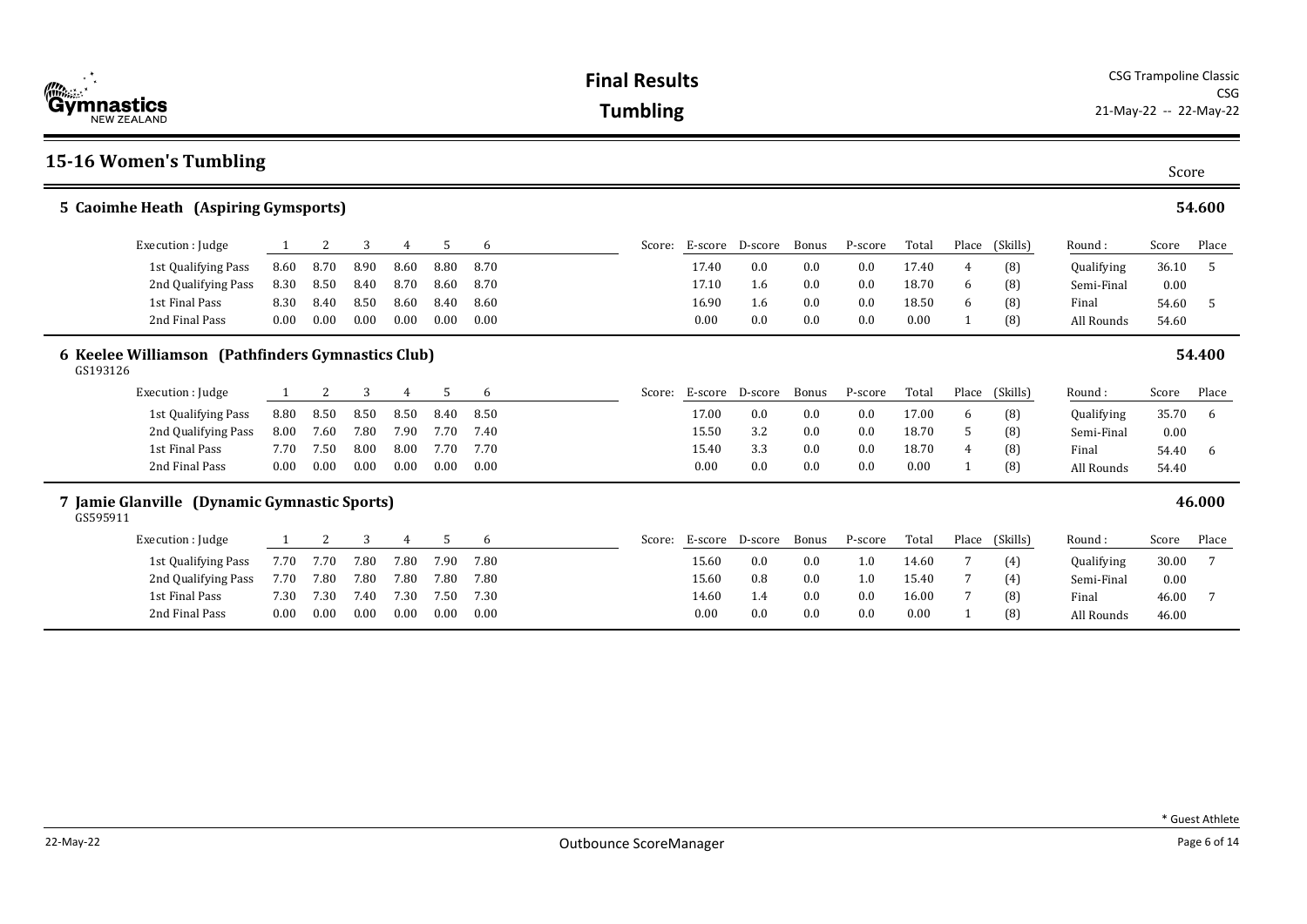

### **Final Results** CSG Trampoline Classic CSG **Tumbling** 21-May-22 -- 22-May-22

## **15-16 Women's Tumbling** Score

Ass. Chair of Panel Will Rotte (CSG)

### Qualifying Round Semi-Final Round Final Round Chair of Panel **Jess Thompson** (Dunedin) Execution Judge 1 Jess Thompson (Dunedin) Execution Judge 2 Cleo Pearce TUM (CSG) Execution Judge 3 Alex Withers (CSG) Execution Judge 4 Sylvia Bell (Invercargill) Execution Judge 5 Norma Merrick TUM (Olympia) Execution Judge 6 Taryn Leathart TUM (CSG) Difficulty Judge 1 Will Rotte (CSG) Difficulty Judge 2 Kendra Street TUM (CSG)

Execution Judge 2 Cleo Pearce TUM (CSG) Execution Judge 3 Alex Withers (CSG) Execution Judge 4 Sylvia Bell (Invercargill) Difficulty Judge 1 Will Rotte (CSG) Ass. Chair of Panel Will Rotte (CSG)

Chair of Panel Jess Thompson (Dunedin) Execution Judge 1 Jess Thompson (Dunedin) Execution Judge 5 Norma Merrick TUM (Olympia) Execution Judge 6 Taryn Leathart TUM (CSG) Difficulty Judge 2 Kendra Street TUM (CSG)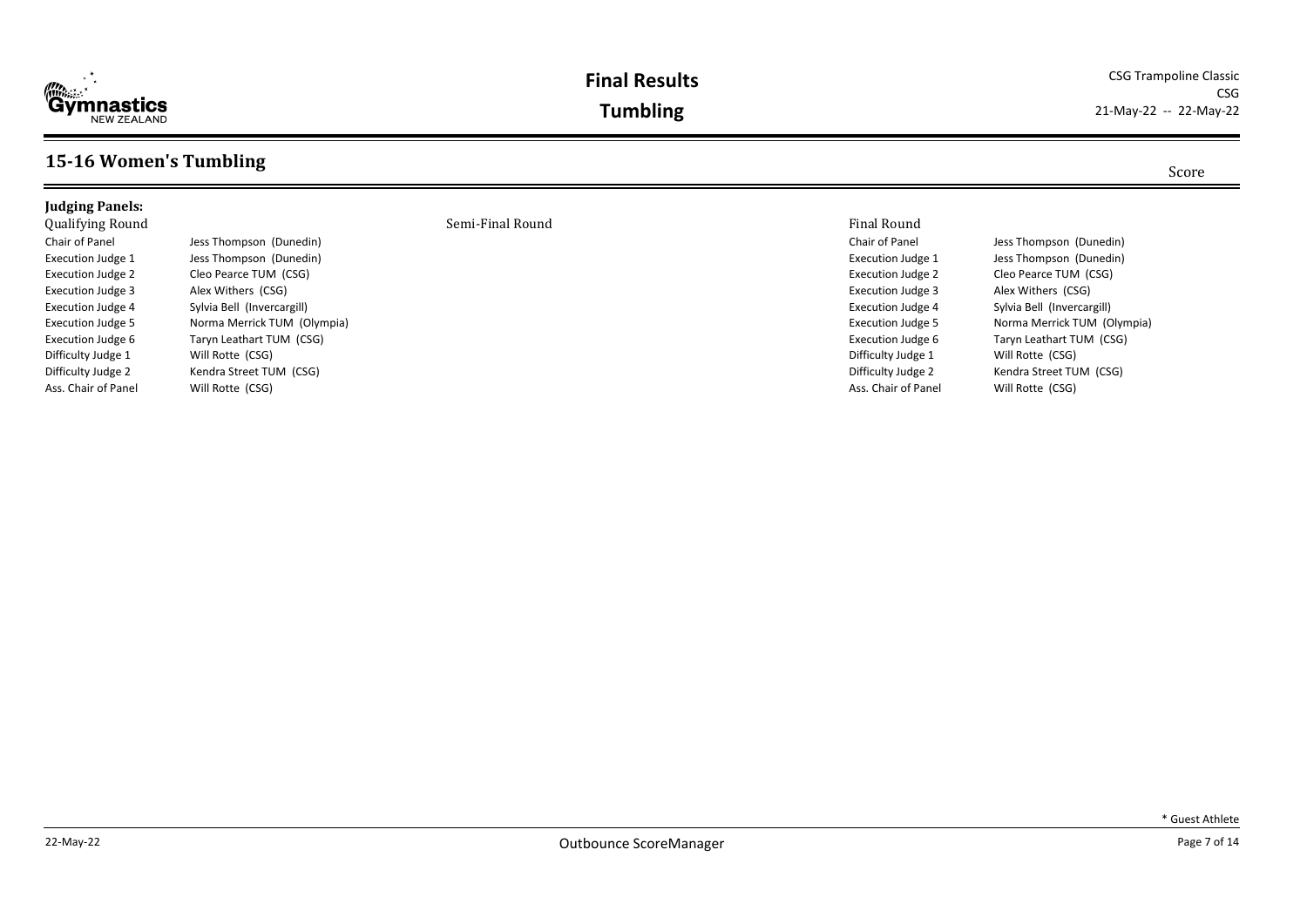| (世話)<br><b>'Gymnastics</b><br><b>NEW ZEALAND</b>           |                                                 |      | <b>CSG Trampoline Classic</b><br><b>Final Results</b><br><b>Tumbling</b><br>21-May-22 -- 22-May-22 |      |      |      |                  |  |        |                 |     |       |                    |                          |              |                    |                             |       |        |
|------------------------------------------------------------|-------------------------------------------------|------|----------------------------------------------------------------------------------------------------|------|------|------|------------------|--|--------|-----------------|-----|-------|--------------------|--------------------------|--------------|--------------------|-----------------------------|-------|--------|
|                                                            | 13-14 Men's Tumbling                            |      |                                                                                                    |      |      |      |                  |  |        |                 |     |       |                    |                          |              |                    |                             | Score |        |
| 1 Jakob Anderson (Invercargill Gymnastic Club)<br>GS534116 |                                                 |      |                                                                                                    |      |      |      |                  |  |        |                 |     |       |                    |                          | 52.900       |                    |                             |       |        |
|                                                            | Execution : Judge                               | 1    | 2                                                                                                  | 3    | 4    | 5    | 6                |  | Score: | E-score D-score |     | Bonus | P-score            | Total                    | Place        | (Skills)           | Round:                      | Score | Place  |
|                                                            | 1st Qualifying Pass                             | 8.20 | 8.30                                                                                               | 8.70 | 8.60 | 8.30 | 8.50             |  |        | 16.80           | 0.0 | 0.0   | 0.0                | 16.80                    | 2            | (8)                | Qualifying                  | 35.30 |        |
|                                                            | 2nd Qualifying Pass                             | 7.00 | 7.10                                                                                               | 7.60 | 7.50 | 7.40 | 7.10             |  |        | 14.50           | 4.0 | 0.0   | 0.0                | 18.50                    | $\mathbf{1}$ | (8)                | Semi-Final                  | 0.00  |        |
|                                                            | 1st Final Pass                                  | 6.80 | 6.80                                                                                               | 7.60 | 7.40 | 6.80 | 6.80             |  |        | 13.60           | 4.0 | 0.0   | 0.0                | 17.60                    | 2            | (8)                | Final                       | 52.90 | -1     |
|                                                            | 2nd Final Pass                                  | 0.00 | 0.00                                                                                               | 0.00 | 0.00 | 0.00 | 0.00             |  |        | 0.00            | 0.0 | 0.0   | 0.0                | 0.00                     | -1           | (8)                | All Rounds                  | 52.90 |        |
| GS575449                                                   | 2 Teagan McIntosh (ICE Trampoline and Tumbling) |      |                                                                                                    |      |      |      |                  |  |        |                 |     |       |                    |                          |              |                    |                             |       | 52.800 |
|                                                            | Execution : Judge                               | 1    | 2                                                                                                  | 3    | 4    | 5    | 6                |  | Score: | E-score D-score |     | Bonus | P-score            | Total                    | Place        | (Skills)           | Round:                      | Score | Place  |
|                                                            | 1st Qualifying Pass                             | 8.30 | 8.80                                                                                               | 9.00 | 8.60 | 8.50 | 8.70             |  |        | 17.30           | 0.0 | 0.0   | 0.0                | 17.30                    | -1           | (8)                | Qualifying                  | 34.90 | 2      |
|                                                            | 2nd Qualifying Pass                             | 8.10 | 8.30                                                                                               | 8.60 | 8.40 | 8.40 | 8.10             |  |        | 16.70           | 1.3 | 0.0   | 0.4                | 17.60                    | 2            | (8)                | Semi-Final                  | 0.00  |        |
|                                                            | 1st Final Pass                                  | 8.30 | 8.30                                                                                               | 8.50 | 8.20 | 8.40 | 8.20             |  |        | 16.60           | 1.3 | 0.0   | 0.0                | 17.90                    |              | (8)                | Final                       | 52.80 | 2      |
|                                                            | 2nd Final Pass                                  | 0.00 | 0.00                                                                                               | 0.00 | 0.00 | 0.00 | 0.00             |  |        | 0.00            | 0.0 | 0.0   | 0.0                | 0.00                     | -1           | (8)                | All Rounds                  | 52.80 |        |
| <b>Judging Panels:</b><br><b>Qualifying Round</b>          |                                                 |      |                                                                                                    |      |      |      | Semi-Final Round |  |        |                 |     |       | Final Round        |                          |              |                    |                             |       |        |
| Chair of Panel                                             | Jess Thompson (Dunedin)                         |      |                                                                                                    |      |      |      |                  |  |        |                 |     |       | Chair of Panel     |                          |              |                    | Jess Thompson (Dunedin)     |       |        |
| <b>Execution Judge 1</b>                                   | Jess Thompson (Dunedin)                         |      |                                                                                                    |      |      |      |                  |  |        |                 |     |       |                    | <b>Execution Judge 1</b> |              |                    | Jess Thompson (Dunedin)     |       |        |
| <b>Execution Judge 2</b>                                   | Cleo Pearce TUM (CSG)                           |      |                                                                                                    |      |      |      |                  |  |        |                 |     |       |                    | <b>Execution Judge 2</b> |              |                    | Cleo Pearce TUM (CSG)       |       |        |
| <b>Execution Judge 3</b>                                   | Alex Withers (CSG)                              |      |                                                                                                    |      |      |      |                  |  |        |                 |     |       |                    | <b>Execution Judge 3</b> |              | Alex Withers (CSG) |                             |       |        |
| <b>Execution Judge 4</b>                                   | Sylvia Bell (Invercargill)                      |      |                                                                                                    |      |      |      |                  |  |        |                 |     |       |                    | <b>Execution Judge 4</b> |              |                    | Sylvia Bell (Invercargill)  |       |        |
| <b>Execution Judge 5</b>                                   | Norma Merrick TUM (Olympia)                     |      |                                                                                                    |      |      |      |                  |  |        |                 |     |       |                    | <b>Execution Judge 5</b> |              |                    | Norma Merrick TUM (Olympia) |       |        |
| <b>Execution Judge 6</b><br>Difficulty Judge 1             | Taryn Leathart TUM (CSG)<br>Will Rotte (CSG)    |      |                                                                                                    |      |      |      |                  |  |        |                 |     |       | Difficulty Judge 1 | <b>Execution Judge 6</b> |              | Will Rotte (CSG)   | Taryn Leathart TUM (CSG)    |       |        |
|                                                            |                                                 |      |                                                                                                    |      |      |      |                  |  |        |                 |     |       |                    |                          |              |                    |                             |       |        |

Difficulty Judge 2 Kendra Street TUM (CSG) Ass. Chair of Panel Will Rotte (CSG)

Difficulty Judge 2 Kendra Street TUM (CSG) Ass. Chair of Panel Will Rotte (CSG)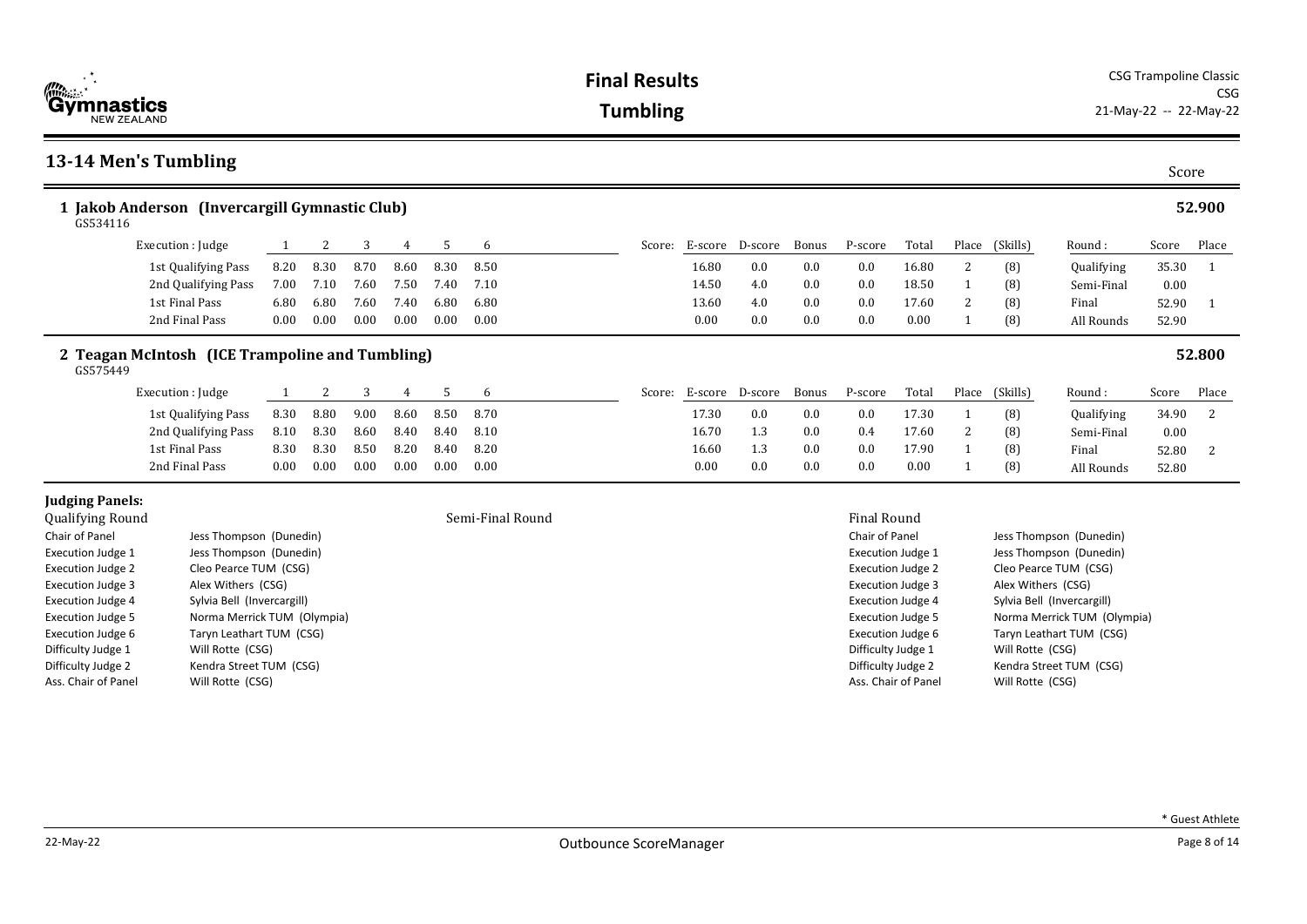| <b>Example 1</b><br><b>Gymnastics</b>                          | <b>Final Results</b> |      |      | <b>CSG Trampoline Classic</b><br><b>CSG</b> |          |          |        |                |                 |                        |         |       |                |          |            |       |              |
|----------------------------------------------------------------|----------------------|------|------|---------------------------------------------|----------|----------|--------|----------------|-----------------|------------------------|---------|-------|----------------|----------|------------|-------|--------------|
| <b>NEW ZEALAND</b>                                             | <b>Tumbling</b>      |      |      |                                             |          |          |        |                |                 | 21-May-22 -- 22-May-22 |         |       |                |          |            |       |              |
| 13-14 Women's Tumbling                                         |                      |      |      |                                             |          |          |        |                |                 |                        |         |       |                |          |            | Score |              |
| 1 Finleigh Glanville (Dynamic Gymnastic Sports)<br>GS595912    |                      |      |      |                                             |          |          |        |                |                 |                        |         |       |                |          |            |       | 51.700       |
| Execution : Judge                                              | 1                    | 2    | 3    | 4                                           | 5        | 6        | Score: |                | E-score D-score | Bonus                  | P-score | Total | Place          | (Skills) | Round:     | Score | Place        |
| 1st Qualifying Pass                                            | 7.50                 | 7.60 | 7.70 | 7.70                                        | 7.50     | 7.80     |        | 15.30          | 0.0             | 0.0                    | 0.0     | 15.30 | $\mathbf{1}$   | (8)      | Qualifying | 33.60 | 1            |
| 2nd Qualifying Pass                                            | 8.50                 | 8.40 | 8.40 | 8.50                                        | 8.40     | 8.60     |        | 16.90          | 1.4             | 0.0                    | 0.0     | 18.30 | 1              | (8)      | Semi-Final | 0.00  |              |
| 1st Final Pass                                                 | 8.40                 | 8.40 | 8.40 | 8.30                                        | 8.30     | 8.20     |        | 16.70          | 1.4             | 0.0                    | 0.0     | 18.10 | 1              | (8)      | Final      | 51.70 | $\mathbf{1}$ |
| 2nd Final Pass                                                 | 0.00                 | 0.00 | 0.00 | 0.00                                        | 0.00     | 0.00     |        | 0.00           | 0.0             | 0.0                    | 0.0     | 0.00  | $\mathbf{1}$   | (8)      | All Rounds | 51.70 |              |
| 2 Quinn Baker (Christchurch School of Gymnastics)<br>GS132126  |                      |      |      |                                             |          |          |        |                |                 |                        |         |       | Withdrawn      |          |            |       | 0.000        |
| Execution : Judge                                              | 1                    | 2    | 3    | 4                                           | 5        | 6        | Score: |                | E-score D-score | Bonus                  | P-score | Total | Place          | (Skills) | Round:     | Score | Place        |
| 1st Qualifying Pass                                            | 0.00                 | 0.00 | 0.00 | 0.00                                        | $0.00\,$ | $0.00\,$ |        | 0.00           | 0.0             | 0.0                    | 0.0     | 0.00  | $\overline{c}$ | (8)      | Qualifying | 0.00  | 2            |
| 2nd Qualifying Pass                                            |                      |      |      |                                             |          |          |        | 0.00           | 0.0             | 0.0                    | 0.0     | 0.00  | 2              | (8)      | Semi-Final | 0.00  |              |
| 1st Final Pass                                                 |                      |      |      |                                             |          |          |        | 0.00           | 0.0             | 0.0                    | 0.0     | 0.00  | $\overline{2}$ | (8)      | Final      | 0.00  |              |
| 2nd Final Pass                                                 |                      |      |      |                                             |          |          |        | 0.00           | 0.0             | 0.0                    | 0.0     | 0.00  | 1              | (8)      | All Rounds | 0.00  |              |
| 2 Katelyn Key (Invercargill Gymnastic Club)<br>GS236200        |                      |      |      |                                             |          |          |        |                |                 |                        |         |       | Withdrawn      |          |            |       | 0.000        |
| Execution : Judge                                              | 1                    | 2    | 3    | 4                                           | 5        | 6        | Score: |                | E-score D-score | Bonus                  | P-score | Total | Place          | (Skills) | Round:     | Score | Place        |
| 1st Qualifying Pass                                            |                      |      |      |                                             |          |          |        | 0.00           | 0.0             | 0.0                    | 0.0     | 0.00  | 2              | (8)      | Qualifying | 0.00  | 2            |
| 2nd Qualifying Pass                                            |                      |      |      |                                             |          |          |        | 0.00           | 0.0             | 0.0                    | 0.0     | 0.00  | 2              | (8)      | Semi-Final | 0.00  |              |
| 1st Final Pass                                                 |                      |      |      |                                             |          |          |        | 0.00           | 0.0             | 0.0                    | 0.0     | 0.00  | 2              | (8)      | Final      | 0.00  |              |
| 2nd Final Pass                                                 |                      |      |      |                                             |          |          |        | 0.00           | 0.0             | 0.0                    | 0.0     | 0.00  | $\mathbf{1}$   | (8)      | All Rounds | 0.00  |              |
| 2 Mailli Clark (Christchurch School of Gymnastics)<br>GS180706 |                      |      |      |                                             |          |          |        |                |                 |                        |         |       | Withdrawn      |          |            |       | 0.000        |
| Execution : Judge                                              | 1                    | 2    | 3    | 4                                           | 5        | 6        |        | Score: E-score | D-score         | Bonus                  | P-score | Total | Place          | (Skills) | Round:     | Score | Place        |
| 1st Qualifying Pass                                            |                      |      |      |                                             |          |          |        | 0.00           | 0.0             | 0.0                    | 0.0     | 0.00  | $\overline{c}$ | (8)      | Qualifying | 0.00  | 2            |
| 2nd Qualifying Pass                                            |                      |      |      |                                             |          |          |        | 0.00           | 0.0             | 0.0                    | 0.0     | 0.00  | 2              | (8)      | Semi-Final | 0.00  |              |
| 1st Final Pass                                                 |                      |      |      |                                             |          |          |        | 0.00           | 0.0             | 0.0                    | 0.0     | 0.00  | 2              | (8)      | Final      | 0.00  |              |
| 2nd Final Pass                                                 |                      |      |      |                                             |          |          |        | 0.00           | 0.0             | 0.0                    | 0.0     | 0.00  | 1              | (8)      | All Rounds | 0.00  |              |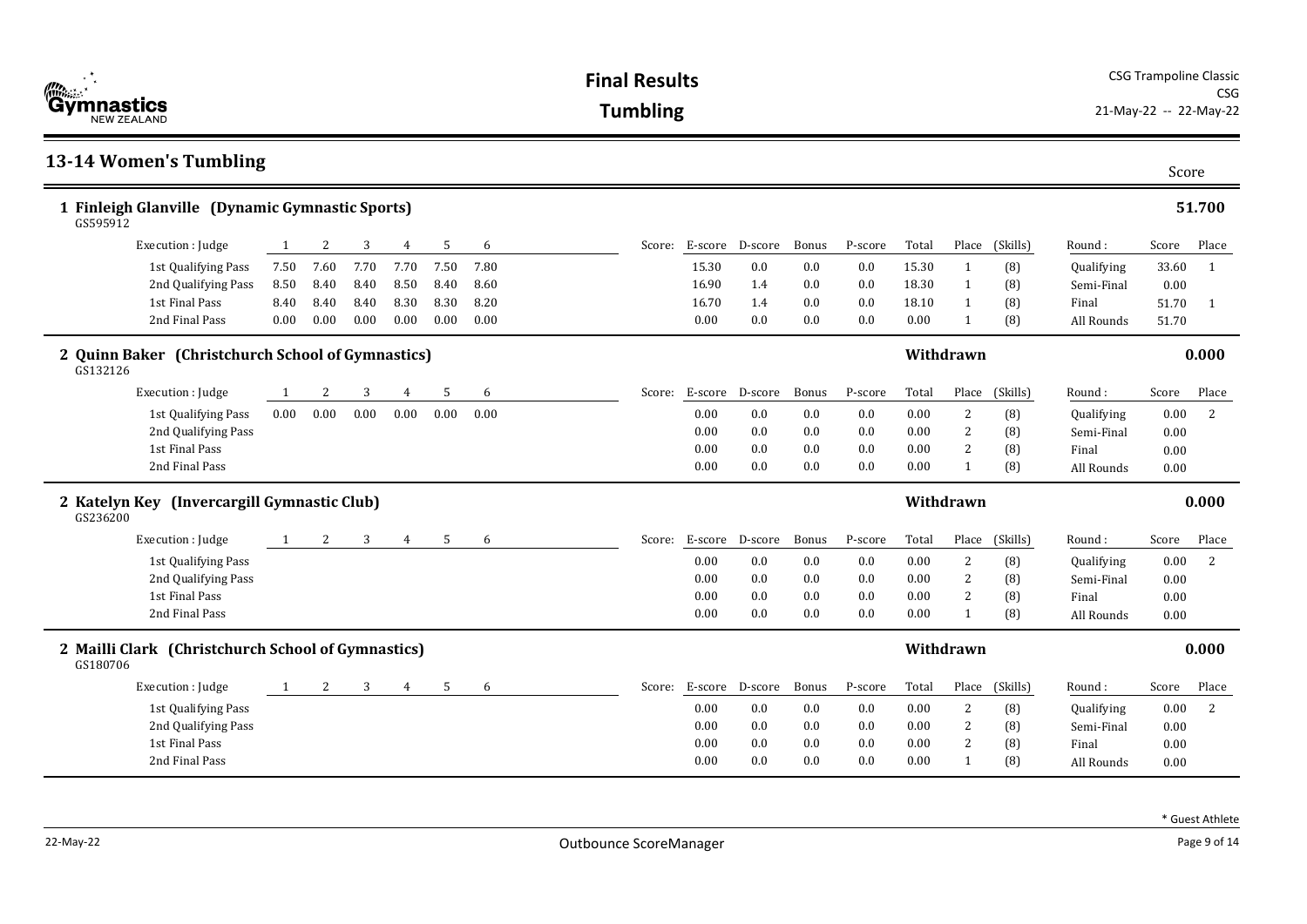

### **Final Results** CSG Trampoline Classic CSG **Tumbling** 21-May-22 -- 22-May-22

## **13-14 Women's Tumbling** Score

Ass. Chair of Panel Will Rotte (CSG)

### Qualifying Round Semi-Final Round Final Round Chair of Panel **Jess Thompson** (Dunedin) Execution Judge 1 Jess Thompson (Dunedin) Execution Judge 2 Cleo Pearce TUM (CSG) Execution Judge 3 Alex Withers (CSG) Execution Judge 4 Sylvia Bell (Invercargill) Execution Judge 5 Norma Merrick TUM (Olympia) Execution Judge 6 Taryn Leathart TUM (CSG) Difficulty Judge 1 Will Rotte (CSG)

Difficulty Judge 2 Kendra Street TUM (CSG)

Execution Judge 2 Cleo Pearce TUM (CSG) Execution Judge 3 Alex Withers (CSG) Execution Judge 4 Sylvia Bell (Invercargill) Difficulty Judge 1 Will Rotte (CSG) Ass. Chair of Panel Will Rotte (CSG)

Chair of Panel Jess Thompson (Dunedin) Execution Judge 1 Jess Thompson (Dunedin) Execution Judge 5 Norma Merrick TUM (Olympia) Execution Judge 6 Taryn Leathart TUM (CSG) Difficulty Judge 2 Kendra Street TUM (CSG)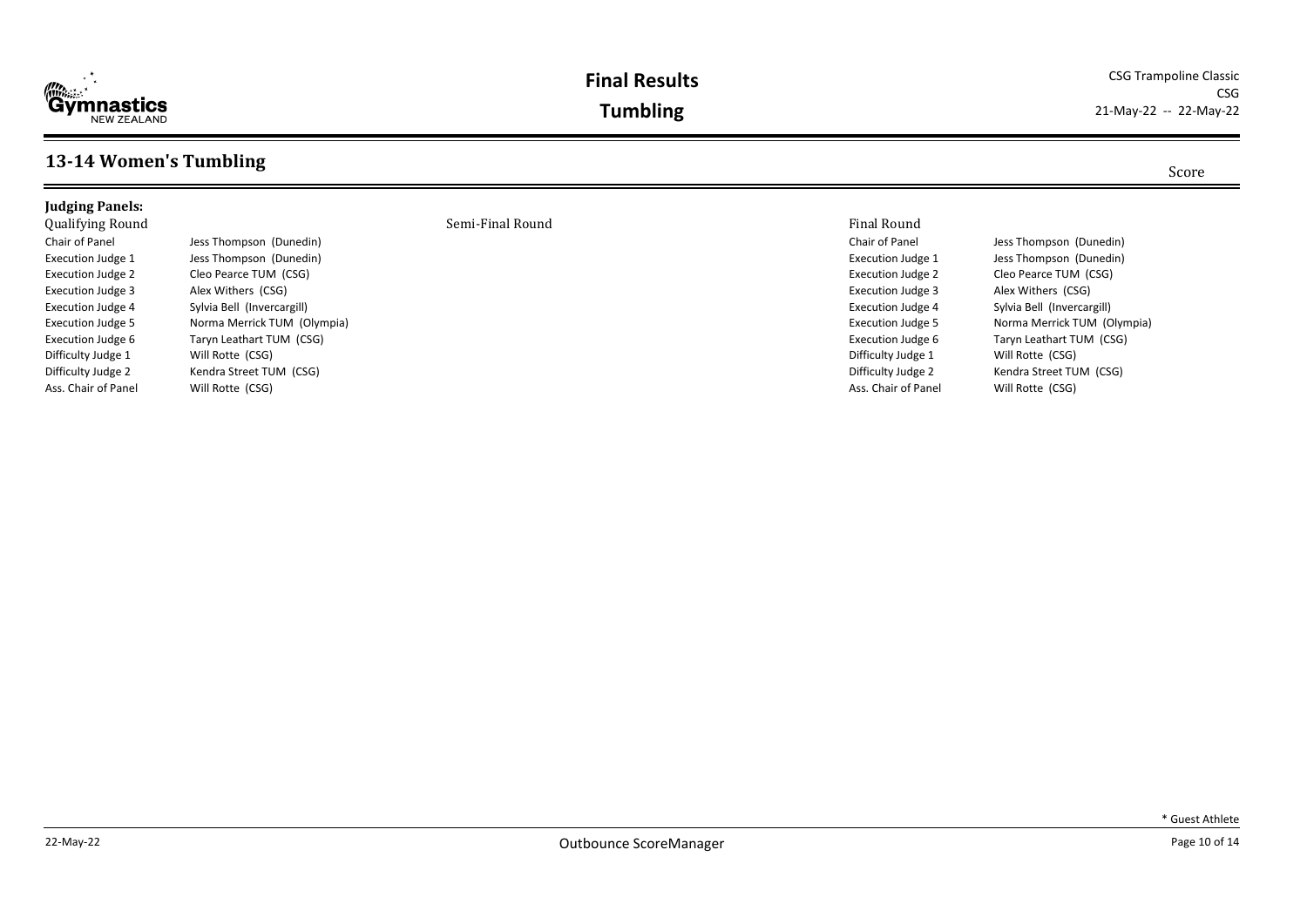| 11-12 Men's Tumbling                                        |      |      |      |      |      |      |  |        |       |                 |       |         |       |  |                |            | Score    |        |
|-------------------------------------------------------------|------|------|------|------|------|------|--|--------|-------|-----------------|-------|---------|-------|--|----------------|------------|----------|--------|
| 1 Lucas Henderson (ICE Trampoline and Tumbling)<br>GS245376 |      |      |      |      |      |      |  |        |       |                 |       |         |       |  |                |            |          | 51.900 |
| Execution : Judge                                           |      |      |      |      |      |      |  | Score: |       | E-score D-score | Bonus | P-score | Total |  | Place (Skills) | Round:     | Score    | Place  |
| 1st Qualifying Pass                                         | 8.90 | 8.20 | 8.40 | 8.70 | 8.40 | 8.30 |  |        | 16.80 | 0.0             | 0.0   | 0.0     | 16.80 |  | (8)            | Qualifying | 34.30 1  |        |
| 2nd Qualifying Pass                                         | 8.10 | 8.30 | 8.30 | 8.30 | 8.10 | 8.20 |  |        | 16.50 | 1.0             | 0.0   | 0.0     | 17.50 |  | (8)            | Semi-Final | $0.00\,$ |        |
| 1st Final Pass                                              | 7.80 | 8.30 | 8.30 | 8.40 | 8.20 | 8.30 |  |        | 16.60 | 1.0             | 0.0   | 0.0     | 17.60 |  | (8)            | Final      | 51.90 1  |        |
| 2nd Final Pass                                              | 0.00 | 0.00 | 0.00 | 0.00 | 0.00 | 0.00 |  |        | 0.00  | 0.0             | 0.0   | 0.0     | 0.00  |  | (8)            | All Rounds | 51.90    |        |

**ymnastics**<br>NEW ZEALAND

| Qualitying Round         |                             |
|--------------------------|-----------------------------|
| Chair of Panel           | Jess Thompson (Dunedin)     |
| <b>Execution Judge 1</b> | Jess Thompson (Dunedin)     |
| <b>Execution Judge 2</b> | Cleo Pearce TUM (CSG)       |
| <b>Execution Judge 3</b> | Alex Withers (CSG)          |
| <b>Execution Judge 4</b> | Sylvia Bell (Invercargill)  |
| <b>Execution Judge 5</b> | Norma Merrick TUM (Olympia) |
| <b>Execution Judge 6</b> | Taryn Leathart TUM (CSG)    |
| Difficulty Judge 1       | Will Rotte (CSG)            |
| Difficulty Judge 2       | Kendra Street TUM (CSG)     |
| Ass. Chair of Panel      | Will Rotte (CSG)            |

## Semi-Final Round **Final Round** Final Round Final Round

Chair of Panel Jess Thompson (Dunedin) Execution Judge 1 Jess Thompson (Dunedin) Execution Judge 2 Cleo Pearce TUM (CSG) Execution Judge 3 Alex Withers (CSG) Execution Judge 4 Sylvia Bell (Invercargill) Execution Judge 5 Norma Merrick TUM (Olympia) Execution Judge 6 Taryn Leathart TUM (CSG) Difficulty Judge 1 Will Rotte (CSG) Difficulty Judge 2 Kendra Street TUM (CSG) Ass. Chair of Panel Will Rotte (CSG)

\* Guest Athlete

Score Place 34.30 1 0.00 51.90 1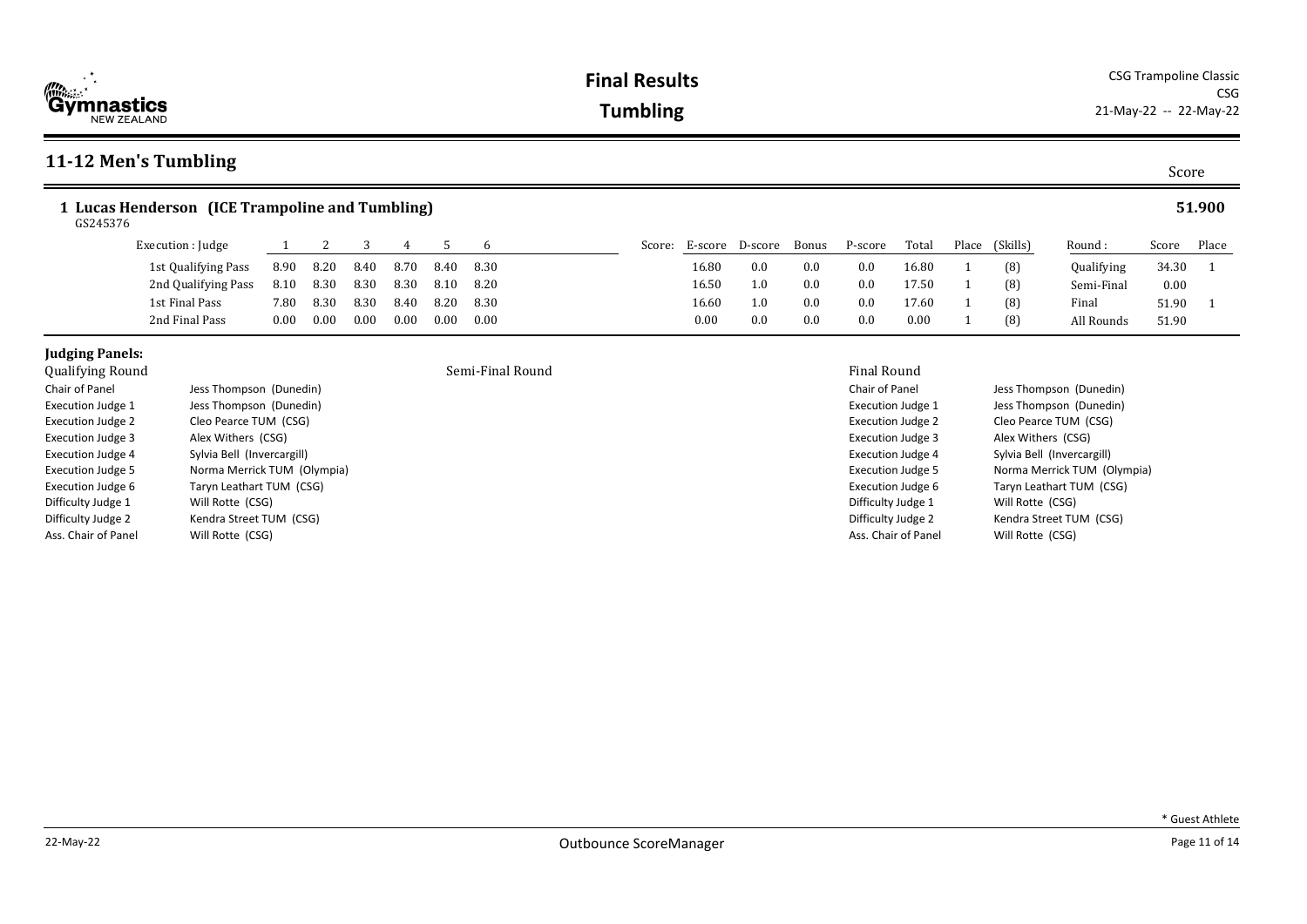| 11-12 Women's Tumbling                                                |      |      |      |                |      |      |        |         |                 |       |         |       |                | Score    |            |       |                |
|-----------------------------------------------------------------------|------|------|------|----------------|------|------|--------|---------|-----------------|-------|---------|-------|----------------|----------|------------|-------|----------------|
| 1 Violet McDonald (Christchurch School of Gymnastics)<br>GS523716     |      |      |      |                |      |      |        |         |                 |       |         |       |                |          |            |       | 56.000         |
| Execution : Judge                                                     | 1    | 2    | 3    | $\overline{4}$ | 5    | 6    | Score: |         | E-score D-score | Bonus | P-score | Total | Place          | (Skills) | Round:     | Score | Place          |
| 1st Qualifying Pass                                                   | 8.30 | 8.40 | 8.80 | 8.60           | 8.90 | 8.60 |        | 17.20   | 0.0             | 0.0   | 0.0     | 17.20 | 7              | (8)      | Qualifying | 37.20 | 2              |
| 2nd Qualifying Pass                                                   | 8.10 | 7.60 | 8.20 | 7.80           | 8.10 | 8.20 |        | 16.20   | 3.8             | 0.0   | 0.0     | 20.00 | 2              | (8)      | Semi-Final | 0.00  |                |
| 1st Final Pass                                                        | 8.40 | 8.50 | 8.50 | 8.50           | 8.50 | 8.60 |        | 17.00   | 1.8             | 0.0   | 0.0     | 18.80 | 5              | (8)      | Final      | 56.00 | -1             |
| 2nd Final Pass                                                        | 0.00 | 0.00 | 0.00 | 0.00           | 0.00 | 0.00 |        | 0.00    | 0.0             | 0.0   | 0.0     | 0.00  | $\mathbf{1}$   | (8)      | All Rounds | 56.00 |                |
| 2 Amelia Tobin (ICE Trampoline and Tumbling)<br>GS604437              |      |      |      |                |      |      |        |         |                 |       |         |       |                |          |            |       | 55.700         |
| Execution : Judge                                                     | 1    | 2    | 3    | 4              | 5    | 6    | Score: |         | E-score D-score | Bonus | P-score | Total | Place          | (Skills) | Round:     | Score | Place          |
| 1st Qualifying Pass                                                   | 9.00 | 9.20 | 9.20 | 8.90           | 8.90 | 9.00 |        | 18.00   | 0.0             | 0.0   | 0.0     | 18.00 | $\mathbf{1}$   | (8)      | Qualifying | 36.80 | 3              |
| 2nd Qualifying Pass                                                   | 8.90 | 9.20 | 8.90 | 8.90           | 8.90 | 9.00 |        | 17.80   | 1.0             | 0.0   | 0.0     | 18.80 | $\overline{4}$ | (8)      | Semi-Final | 0.00  |                |
| 1st Final Pass                                                        | 8.80 | 9.00 | 9.00 | 9.20           | 8.90 | 8.90 |        | 17.90   | 1.0             | 0.0   | 0.0     | 18.90 | 4              | (8)      | Final      | 55.70 | 2              |
| 2nd Final Pass                                                        | 0.00 | 0.00 | 0.00 | 0.00           | 0.00 | 0.00 |        | 0.00    | 0.0             | 0.0   | 0.0     | 0.00  | $\mathbf{1}$   | (8)      | All Rounds | 55.70 |                |
| 3 Maggie Kennedy (Invercargill Gymnastic Club)<br>GS534461            |      |      |      |                |      |      |        |         |                 |       |         |       |                |          |            |       | 55.300         |
| Execution : Judge                                                     | 1    | 2    | 3    | $\overline{4}$ | 5    | 6    | Score: | E-score | D-score         | Bonus | P-score | Total | Place          | (Skills) | Round:     | Score | Place          |
| 1st Qualifying Pass                                                   | 8.60 | 8.70 | 8.30 | 8.90           | 8.80 | 8.70 |        | 17.40   | 0.0             | 0.0   | 0.0     | 17.40 | 5              | (8)      | Qualifying | 36.30 | $\overline{4}$ |
| 2nd Qualifying Pass                                                   | 7.70 | 7.70 | 7.60 | 7.90           | 8.00 | 8.00 |        | 15.60   | 1.3             | 2.0   | 0.0     | 18.90 | 3              | (8)      | Semi-Final | 0.00  |                |
| 1st Final Pass                                                        | 7.80 | 7.50 | 7.50 | 8.20           | 7.90 | 8.10 |        | 15.70   | 3.3             | 0.0   | 0.0     | 19.00 | 2              | (8)      | Final      | 55.30 | 3              |
| 2nd Final Pass                                                        | 0.00 | 0.00 | 0.00 | 0.00           | 0.00 | 0.00 |        | 0.00    | 0.0             | 0.0   | 0.0     | 0.00  | $\mathbf{1}$   | (8)      | All Rounds | 55.30 |                |
| 4 Anneka van Rijswijk (Christchurch School of Gymnastics)<br>GS689746 |      |      |      |                |      |      |        |         |                 |       |         |       |                |          |            |       | 55.200         |
| Execution : Judge                                                     | 1    | 2    | 3    | 4              | 5    | 6    | Score: |         | E-score D-score | Bonus | P-score | Total | Place          | (Skills) | Round:     | Score | Place          |
| 1st Qualifying Pass                                                   | 8.50 | 8.80 | 8.70 | 9.20           | 9.10 | 8.90 |        | 17.70   | 0.0             | 0.0   | 0.0     | 17.70 | 3              | (8)      | Qualifying | 36.20 | 5              |
| 2nd Qualifying Pass                                                   | 8.80 | 8.90 | 8.70 | 8.70           | 8.90 | 8.70 |        | 17.50   | 1.0             | 0.0   | 0.0     | 18.50 | 5              | (8)      | Semi-Final | 0.00  |                |
| 1st Final Pass                                                        | 7.90 | 7.90 | 8.30 | 8.00           | 8.10 | 8.10 |        | 16.10   | 3.3             | 0.0   | 0.4     | 19.00 | $\mathbf{1}$   | (8)      | Final      | 55.20 | $\overline{4}$ |
| 2nd Final Pass                                                        | 0.00 | 0.00 | 0.00 | 0.00           | 0.00 | 0.00 |        | 0.00    | 0.0             | 0.0   | 0.0     | 0.00  | $\mathbf{1}$   | (8)      | All Rounds | 55.20 |                |

\* Guest Athlete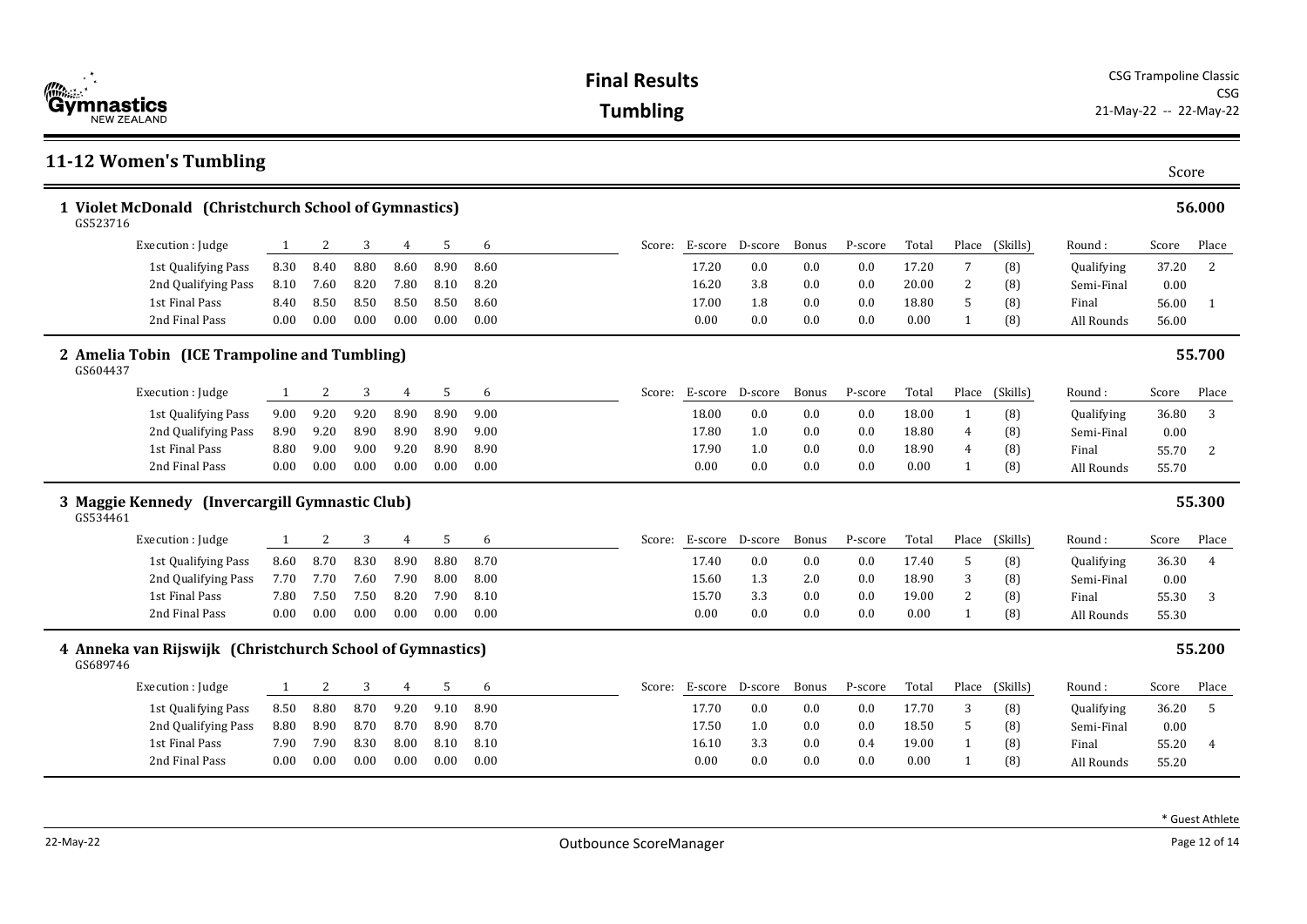| $\frac{m}{\frac{1}{2}}$<br>Gymnastics<br><b>NEW ZEALAND</b>  |                     |      |      |      |      |      |      |  | <b>Final Results</b><br><b>Tumbling</b> |         |                 |       |         |       |                |          |            |       | <b>CSG Trampoline Classic</b><br>CSG<br>21-May-22 -- 22-May-22 |  |  |  |  |
|--------------------------------------------------------------|---------------------|------|------|------|------|------|------|--|-----------------------------------------|---------|-----------------|-------|---------|-------|----------------|----------|------------|-------|----------------------------------------------------------------|--|--|--|--|
| 11-12 Women's Tumbling                                       |                     |      |      |      |      |      |      |  |                                         |         |                 |       |         |       |                |          |            | Score |                                                                |  |  |  |  |
| 5 Emily Newell (Invercargill Gymnastic Club)<br>GS534449     |                     |      |      |      |      |      |      |  |                                         |         |                 |       |         |       |                |          |            |       | 54.000                                                         |  |  |  |  |
|                                                              | Execution : Judge   |      | 2    | 3    | 4    | 5    | 6    |  | Score:                                  |         | E-score D-score | Bonus | P-score | Total | Place          | (Skills) | Round:     | Score | Place                                                          |  |  |  |  |
|                                                              | 1st Qualifying Pass | 9.00 | 8.70 | 8.90 | 9.20 | 9.10 | 9.00 |  |                                         | 18.00   | 0.0             | 0.0   | 0.0     | 18.00 | $\overline{2}$ | (8)      | Qualifying | 38.30 | -1                                                             |  |  |  |  |
|                                                              | 2nd Qualifying Pass | 8.30 | 8.50 | 8.60 | 8.70 | 8.40 | 8.50 |  |                                         | 17.00   | 3.3             | 0.0   | 0.0     | 20.30 |                | (8)      | Semi-Final | 0.00  |                                                                |  |  |  |  |
|                                                              | 1st Final Pass      | 8.10 | 7.50 | 7.40 | 7.50 | 7.40 | 7.70 |  |                                         | 15.00   | 0.7             | 0.0   | 0.0     | 15.70 | 6              | (8)      | Final      | 54.00 | 5                                                              |  |  |  |  |
|                                                              | 2nd Final Pass      | 0.00 | 0.00 | 0.00 | 0.00 | 0.00 | 0.00 |  |                                         | 0.00    | 0.0             | 0.0   | 0.0     | 0.00  |                | (8)      | All Rounds | 54.00 |                                                                |  |  |  |  |
| 6 Zoe Upjohn (Christchurch School of Gymnastics)<br>GS204739 |                     |      |      |      |      |      |      |  |                                         |         |                 |       |         |       |                |          |            |       | 52.100                                                         |  |  |  |  |
|                                                              | Execution : Judge   |      | 2    | 3    | 4    | 5    | 6    |  | Score:                                  |         | E-score D-score | Bonus | P-score | Total | Place          | (Skills) | Round:     | Score | Place                                                          |  |  |  |  |
|                                                              | 1st Qualifying Pass | 8.90 | 8.40 | 8.60 | 8.80 | 8.90 | 8.90 |  |                                         | 17.70   | 0.0             | 0.0   | 0.0     | 17.70 | 4              | (8)      | Qualifying | 33.10 | 6                                                              |  |  |  |  |
|                                                              | 2nd Qualifying Pass | 8.10 | 8.00 | 8.00 | 8.10 | 8.00 | 8.10 |  |                                         | 16.10   | 0.3             | 0.0   | 1.0     | 15.40 | 6              | (4)      | Semi-Final | 0.00  |                                                                |  |  |  |  |
|                                                              | 1st Final Pass      | 8.80 | 8.70 | 8.70 | 8.70 | 8.80 | 8.90 |  |                                         | 17.50   | 1.5             | 0.0   | 0.0     | 19.00 | 3              | (8)      | Final      | 52.10 | 6                                                              |  |  |  |  |
|                                                              | 2nd Final Pass      | 0.00 | 0.00 | 0.00 | 0.00 | 0.00 | 0.00 |  |                                         | 0.00    | 0.0             | 0.0   | 0.0     | 0.00  |                | (8)      | All Rounds | 52.10 |                                                                |  |  |  |  |
| 7 Holly Chaloner (Invercargill Gymnastic Club)<br>GS545325   |                     |      |      |      |      |      |      |  |                                         |         |                 |       |         |       |                |          |            |       | 30.200                                                         |  |  |  |  |
|                                                              | Execution : Judge   | 1    | 2    | 3    | 4    | 5    | 6    |  | Score:                                  | E-score | D-score         | Bonus | P-score | Total | Place          | (Skills) | Round:     | Score | Place                                                          |  |  |  |  |
|                                                              | 1st Qualifying Pass | 8.60 | 8.40 | 8.70 | 8.70 | 8.70 | 8.60 |  |                                         | 17.30   | 0.0             | 0.0   | 0.0     | 17.30 | 6              | (8)      | Qualifying | 17.30 | 7                                                              |  |  |  |  |
|                                                              | 2nd Qualifying Pass | 0.00 | 0.00 | 0.00 | 0.00 | 0.00 | 0.00 |  |                                         | 0.00    | 0.0             | 0.0   | 0.0     | 0.00  |                | (2)      | Semi-Final | 0.00  |                                                                |  |  |  |  |
|                                                              | 1st Final Pass      | 7.40 | 7.30 | 7.30 | 7.30 | 7.00 | 7.00 |  |                                         | 14.60   | 0.3             | 0.0   | 2.0     | 12.90 |                | (8)      | Final      | 30.20 | 7                                                              |  |  |  |  |
|                                                              | 2nd Final Pass      | 0.00 | 0.00 | 0.00 | 0.00 | 0.00 | 0.00 |  |                                         | 0.00    | 0.0             | 0.0   | 0.0     | 0.00  |                | (8)      | All Rounds | 30.20 |                                                                |  |  |  |  |